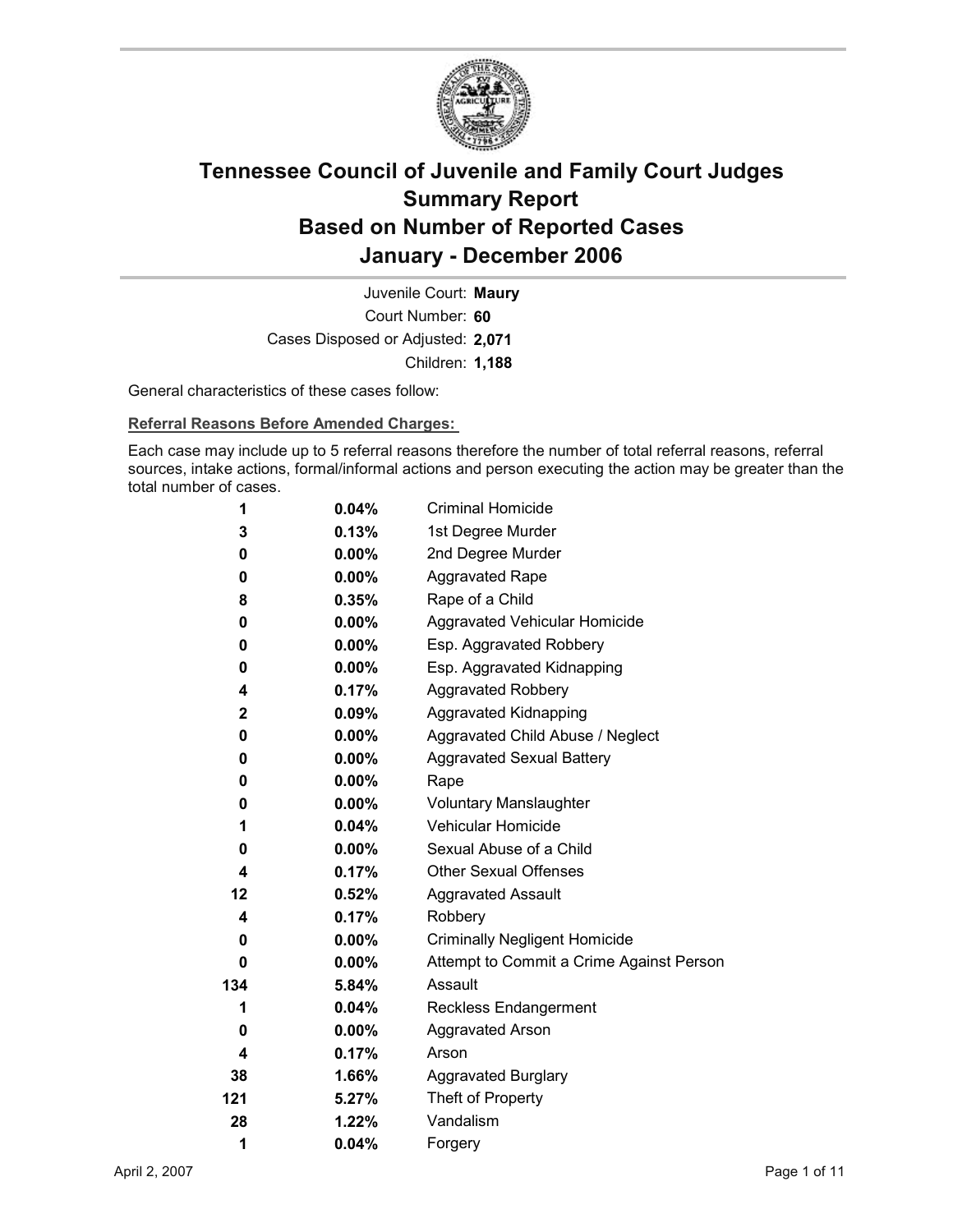

Court Number: **60** Juvenile Court: **Maury** Cases Disposed or Adjusted: **2,071** Children: **1,188**

### **Referral Reasons Before Amended Charges:**

Each case may include up to 5 referral reasons therefore the number of total referral reasons, referral sources, intake actions, formal/informal actions and person executing the action may be greater than the total number of cases.

| 0            | $0.00\%$ | <b>Worthless Checks</b>                                     |
|--------------|----------|-------------------------------------------------------------|
| 1            | 0.04%    | Illegal Possession / Fraudulent Use of Credit / Debit Cards |
| 16           | 0.70%    | <b>Burglary</b>                                             |
| $\mathbf{2}$ | $0.09\%$ | Unauthorized Use of a Vehicle                               |
| 0            | $0.00\%$ | <b>Cruelty to Animals</b>                                   |
| 4            | 0.17%    | Sale of Controlled Substances                               |
| 20           | 0.87%    | <b>Other Drug Offenses</b>                                  |
| 96           | 4.18%    | Possession of Controlled Substances                         |
| 0            | $0.00\%$ | <b>Criminal Attempt</b>                                     |
| 1            | 0.04%    | Carrying Weapons on School Property                         |
| 11           | 0.48%    | Unlawful Carrying / Possession of a Weapon                  |
| 14           | 0.61%    | <b>Evading Arrest</b>                                       |
| 0            | $0.00\%$ | Escape                                                      |
| $\mathbf{2}$ | $0.09\%$ | Driving Under Influence (DUI)                               |
| 47           | 2.05%    | Possession / Consumption of Alcohol                         |
| 10           | $0.44\%$ | Resisting Stop, Frisk, Halt, Arrest or Search               |
| $\mathbf{2}$ | 0.09%    | <b>Aggravated Criminal Trespass</b>                         |
| 8            | 0.35%    | Harassment                                                  |
| 0            | $0.00\%$ | Failure to Appear                                           |
| 3            | 0.13%    | Filing a False Police Report                                |
| 15           | 0.65%    | Criminal Impersonation                                      |
| 124          | 5.40%    | <b>Disorderly Conduct</b>                                   |
| 11           | 0.48%    | <b>Criminal Trespass</b>                                    |
| 3            | 0.13%    | Public Intoxication                                         |
| 0            | $0.00\%$ | Gambling                                                    |
| 399          | 17.38%   | <b>Traffic</b>                                              |
| 3            | 0.13%    | Local Ordinances                                            |
| 4            | 0.17%    | Violation of Wildlife Regulations                           |
| 14           | 0.61%    | Contempt of Court                                           |
| 5            | 0.22%    | Violation of Probation                                      |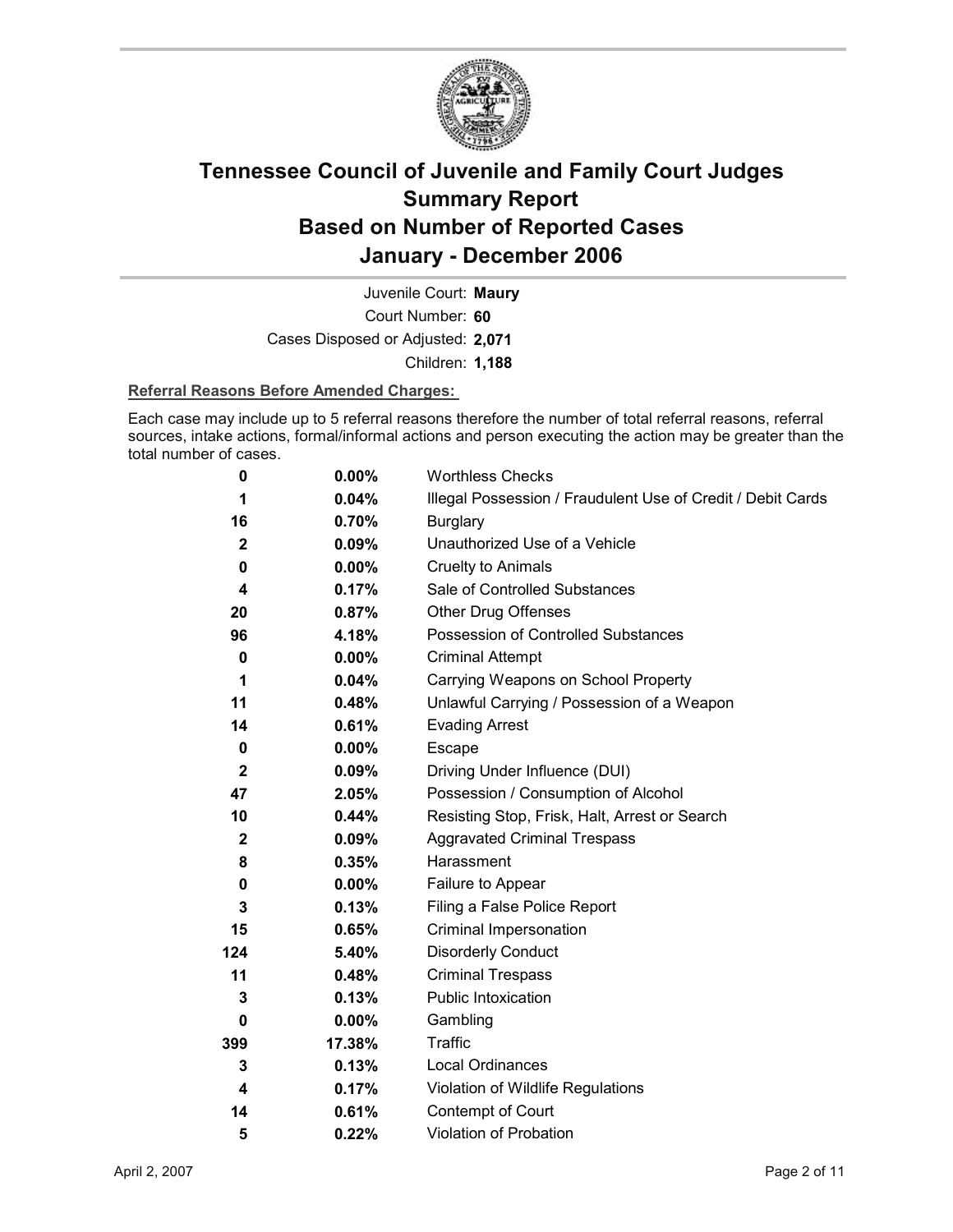

Court Number: **60** Juvenile Court: **Maury** Cases Disposed or Adjusted: **2,071** Children: **1,188**

### **Referral Reasons Before Amended Charges:**

Each case may include up to 5 referral reasons therefore the number of total referral reasons, referral sources, intake actions, formal/informal actions and person executing the action may be greater than the total number of cases.

| 2,296        | 100.00%         | <b>Total Referrals</b>                 |
|--------------|-----------------|----------------------------------------|
| 74           | 3.22%           | Other                                  |
| 0            | $0.00\%$        | <b>Consent to Marry</b>                |
| 0            | $0.00\%$        | <b>Request for Medical Treatment</b>   |
| 10           | 0.44%           | Child Support                          |
| 18           | 0.78%           | Paternity / Legitimation               |
| 57           | 2.48%           | Visitation                             |
| 48           | 2.09%           | Custody                                |
| 0            | $0.00\%$        | <b>Foster Care Review</b>              |
| 0            | 0.00%           | <b>Administrative Review</b>           |
| 0            | 0.00%           | <b>Judicial Review</b>                 |
| 0            | $0.00\%$        | Violation of Informal Adjustment       |
| 0            | 0.00%           | <b>Violation of Pretrial Diversion</b> |
| 3            | 0.13%           | <b>Termination of Parental Rights</b>  |
| 310          | 13.50%          | Dependency / Neglect                   |
| $\mathbf{2}$ | 0.09%           | <b>Physically Abused Child</b>         |
| 0            | 0.00%           | Sexually Abused Child                  |
| 88           | 3.83%           | Violation of Curfew                    |
| 0            | $0.00\%$        | Violation of a Valid Court Order       |
| 40           | 1.74%           | Possession of Tobacco Products         |
| 1            | 0.04%           | Out-of-State Runaway                   |
| 122          | 5.31%           | In-State Runaway                       |
| 106<br>235   | 4.62%<br>10.24% | <b>Unruly Behavior</b><br>Truancy      |
|              |                 |                                        |
| 1            | 0.04%           | Violation of Aftercare                 |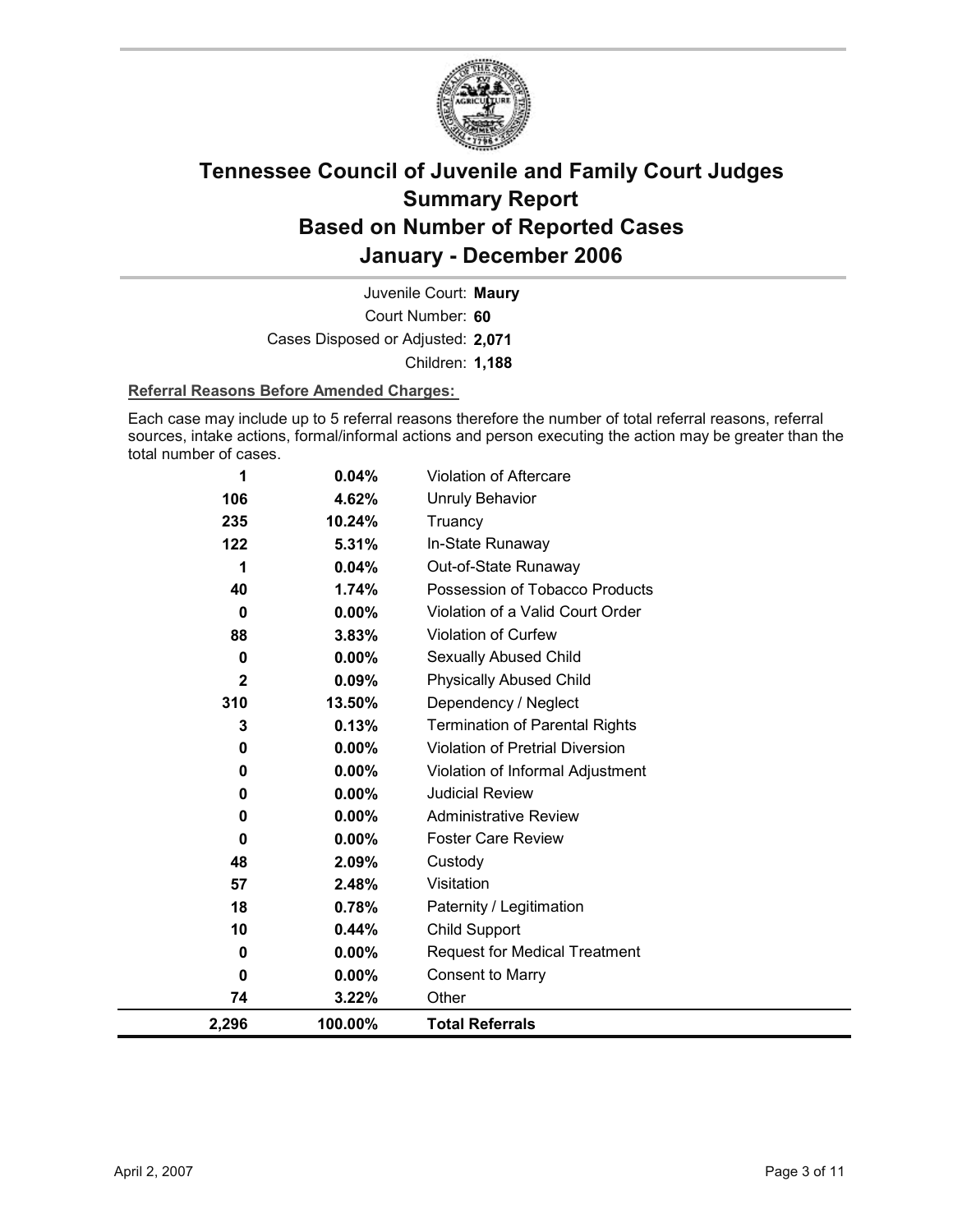

| Juvenile Court: Maury       |                                   |                                   |  |  |  |
|-----------------------------|-----------------------------------|-----------------------------------|--|--|--|
| Court Number: 60            |                                   |                                   |  |  |  |
|                             | Cases Disposed or Adjusted: 2,071 |                                   |  |  |  |
|                             |                                   | Children: 1,188                   |  |  |  |
|                             | <b>Referral Sources: 1</b>        |                                   |  |  |  |
| 1,397                       | 60.84%                            | Law Enforcement                   |  |  |  |
| 282                         | 12.28%                            | Parents                           |  |  |  |
| 106                         | 4.62%                             | Relatives                         |  |  |  |
| 3                           | 0.13%                             | Self                              |  |  |  |
| 184                         | 8.01%                             | School                            |  |  |  |
| $\mathbf 0$                 | 0.00%                             | <b>CSA</b>                        |  |  |  |
| 176                         | 7.67%                             | <b>DCS</b>                        |  |  |  |
| 1                           | 0.04%                             | <b>Other State Department</b>     |  |  |  |
| $\bf{0}$                    | 0.00%                             | <b>District Attorney's Office</b> |  |  |  |
| 38                          | 1.66%                             | <b>Court Staff</b>                |  |  |  |
| $\mathbf{2}$                | 0.09%                             | Social Agency                     |  |  |  |
| $\mathbf 0$                 | 0.00%                             | <b>Other Court</b>                |  |  |  |
| 33                          | 1.44%                             | Victim                            |  |  |  |
| 3                           | 0.13%                             | Child & Parent                    |  |  |  |
| 0                           | 0.00%                             | Hospital                          |  |  |  |
| $\bf{0}$                    | 0.00%                             | Unknown                           |  |  |  |
| 71                          | 3.09%                             | Other                             |  |  |  |
| 2,296                       | 100.00%                           | <b>Total Referral Sources</b>     |  |  |  |
| Age of Child at Referral: 2 |                                   |                                   |  |  |  |

| 1,188 | 100.00%  | <b>Total Child Count</b> |  |
|-------|----------|--------------------------|--|
| 0     | $0.00\%$ | Unknown / Not Reported   |  |
| 5     | 0.42%    | Ages 19 and Over         |  |
| 301   | 25.34%   | Ages 17 through 18       |  |
| 410   | 34.51%   | Ages 15 through 16       |  |
| 170   | 14.31%   | Ages 13 through 14       |  |
| 60    | 5.05%    | Ages 11 through 12       |  |
| 242   | 20.37%   | Ages 10 and Under        |  |
|       |          |                          |  |

 $1$  If different than number of Referral Reasons (2296), verify accuracy of your court's data.

<sup>2</sup> One child could be counted in multiple categories, verify accuracy of your court's data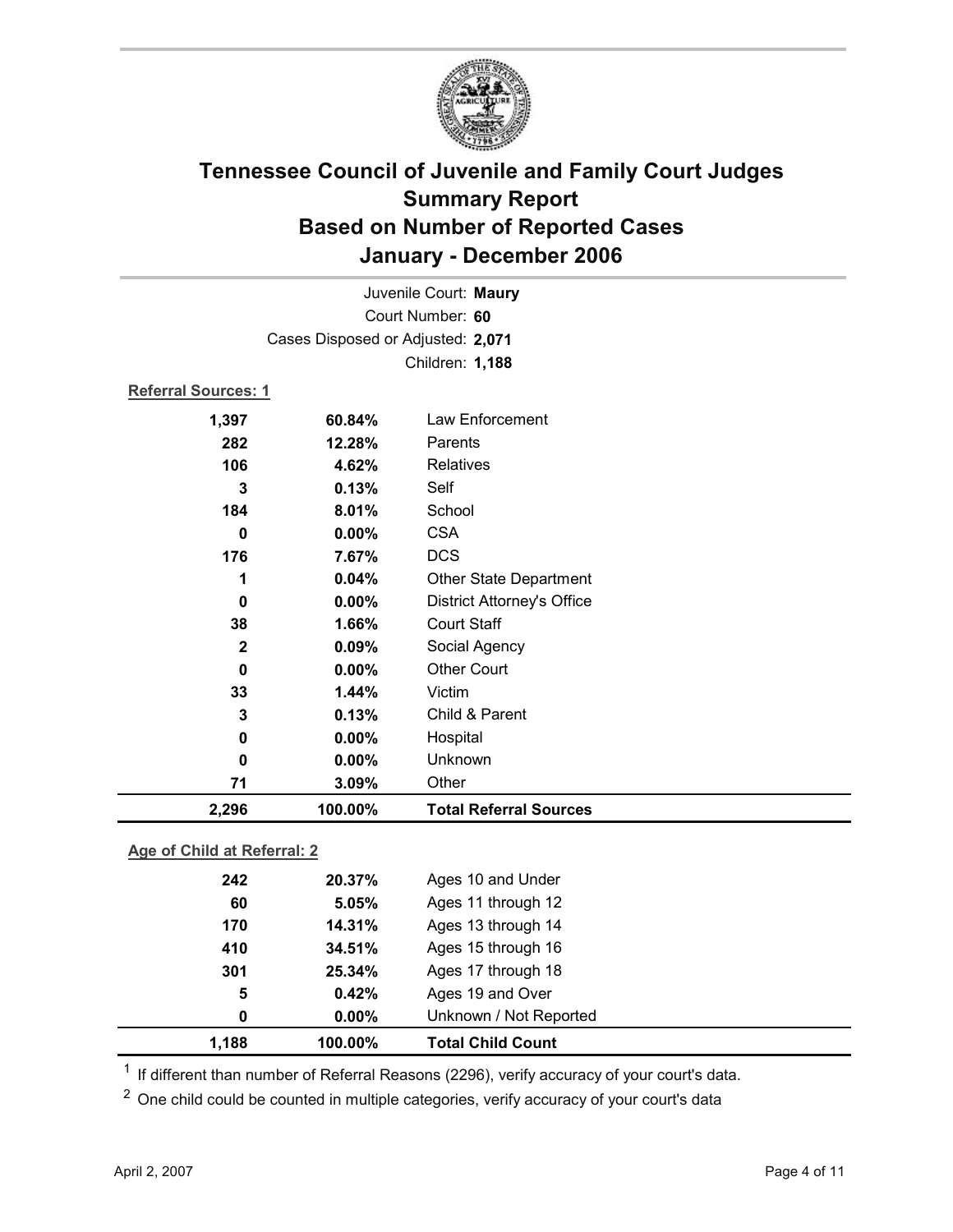

| Juvenile Court: Maury                   |                                   |                          |  |  |
|-----------------------------------------|-----------------------------------|--------------------------|--|--|
| Court Number: 60                        |                                   |                          |  |  |
|                                         | Cases Disposed or Adjusted: 2,071 |                          |  |  |
|                                         |                                   | Children: 1,188          |  |  |
| Sex of Child: 1                         |                                   |                          |  |  |
| 708                                     | 59.60%                            | Male                     |  |  |
| 478                                     | 40.24%                            | Female                   |  |  |
| $\mathbf 2$                             | 0.17%                             | Unknown                  |  |  |
| 1,188                                   | 100.00%                           | <b>Total Child Count</b> |  |  |
| Race of Child: 1                        |                                   |                          |  |  |
| 816                                     | 68.69%                            | White                    |  |  |
| 289                                     | 24.33%                            | African American         |  |  |
| $\mathbf 0$                             | 0.00%                             | <b>Native American</b>   |  |  |
| $\overline{\mathbf{2}}$                 | 0.17%                             | Asian                    |  |  |
| 29                                      | 2.44%                             | Mixed                    |  |  |
| 52                                      | 4.38%                             | Unknown                  |  |  |
| 1,188                                   | 100.00%                           | <b>Total Child Count</b> |  |  |
|                                         | <b>Hispanic Origin: 1</b>         |                          |  |  |
| 54                                      | 4.55%                             | Yes                      |  |  |
| 1,093                                   | 92.00%                            | No                       |  |  |
| 41                                      | 3.45%                             | Unknown                  |  |  |
| 1,188                                   | 100.00%                           | <b>Total Child Count</b> |  |  |
| <b>School Enrollment of Children: 1</b> |                                   |                          |  |  |
| 918                                     | 77.27%                            | Yes                      |  |  |
| 134                                     | 11.28%                            | <b>No</b>                |  |  |
| 136                                     | 11.45%                            | Unknown                  |  |  |
| 1,188                                   | 100.00%                           | <b>Total Child Count</b> |  |  |

 $1$  One child could be counted in multiple categories, verify accuracy of your court's data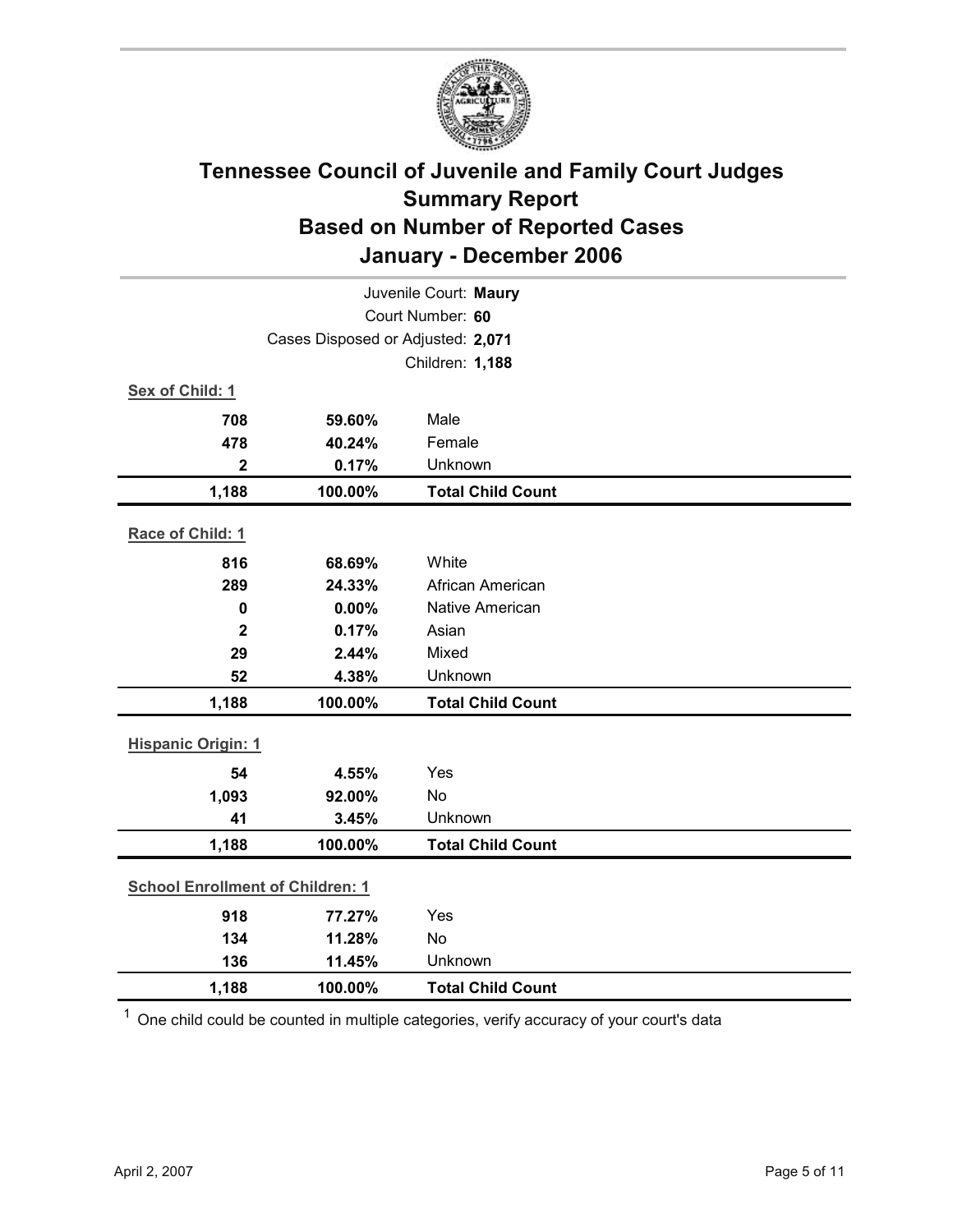

Court Number: **60** Juvenile Court: **Maury** Cases Disposed or Adjusted: **2,071** Children: **1,188**

**Living Arrangement of Child at Time of Referral: 1**

| 1,188        | 100.00%  | <b>Total Child Count</b>     |
|--------------|----------|------------------------------|
| 20           | 1.68%    | Other                        |
| 117          | 9.85%    | Unknown                      |
| $\mathbf{2}$ | 0.17%    | Independent                  |
| 0            | $0.00\%$ | In an Institution            |
| 6            | 0.51%    | In a Residential Center      |
| 7            | 0.59%    | In a Group Home              |
| 11           | 0.93%    | With Foster Family           |
| 5            | 0.42%    | With Adoptive Parents        |
| 129          | 10.86%   | <b>With Relatives</b>        |
| 125          | 10.52%   | With Father                  |
| 398          | 33.50%   | With Mother                  |
| 68           | 5.72%    | With Mother and Stepfather   |
| 30           | 2.53%    | With Father and Stepmother   |
| 270          | 22.73%   | With Both Biological Parents |
|              |          |                              |

### **Type of Detention: 2**

| 2,071 | 100.00%       | <b>Total Detention Count</b> |
|-------|---------------|------------------------------|
|       | $0.00\%$<br>0 | Other                        |
| 2,060 | 99.47%        | Does Not Apply               |
|       | 0<br>$0.00\%$ | <b>Unknown</b>               |
|       | $0.00\%$<br>0 | <b>Psychiatric Hospital</b>  |
|       | 0.14%<br>3    | Jail - No Separation         |
|       | 0<br>$0.00\%$ | Jail - Partial Separation    |
|       | $0.00\%$<br>0 | Jail - Complete Separation   |
|       | 0.39%<br>8    | Juvenile Detention Facility  |
|       | $0.00\%$<br>0 | Non-Secure Placement         |
|       |               |                              |

 $<sup>1</sup>$  One child could be counted in multiple categories, verify accuracy of your court's data</sup>

 $2$  If different than number of Cases (2071) verify accuracy of your court's data.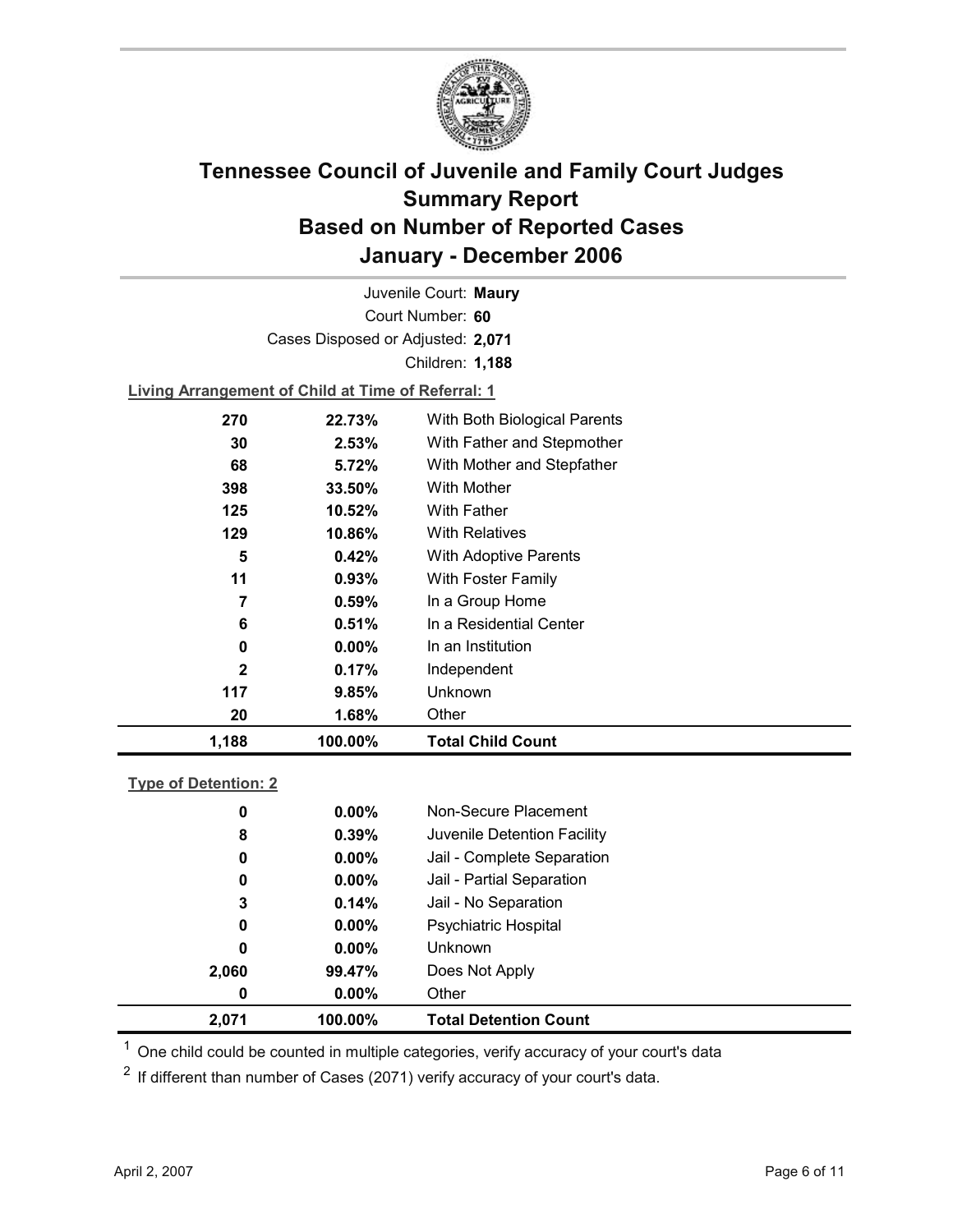

| Juvenile Court: Maury    |                                                    |                                            |  |  |
|--------------------------|----------------------------------------------------|--------------------------------------------|--|--|
|                          | Court Number: 60                                   |                                            |  |  |
|                          | Cases Disposed or Adjusted: 2,071                  |                                            |  |  |
|                          |                                                    | Children: 1,188                            |  |  |
|                          | <b>Placement After Secure Detention Hearing: 1</b> |                                            |  |  |
| $\mathbf 2$              | 0.10%                                              | Returned to Prior Living Arrangement       |  |  |
| 1                        | 0.05%                                              | Juvenile Detention Facility                |  |  |
| 0                        | 0.00%                                              | Jail                                       |  |  |
| 0                        | 0.00%                                              | Shelter / Group Home                       |  |  |
| 4                        | 0.19%                                              | <b>Foster Family Home</b>                  |  |  |
| 0                        | 0.00%                                              | Psychiatric Hospital                       |  |  |
| 1                        | 0.05%                                              | Unknown / Not Reported                     |  |  |
| 2,063                    | 99.61%                                             | Does Not Apply                             |  |  |
| 0                        | 0.00%                                              | Other                                      |  |  |
|                          |                                                    |                                            |  |  |
| 2,071                    | 100.00%                                            | <b>Total Placement Count</b>               |  |  |
|                          |                                                    |                                            |  |  |
| <b>Intake Actions: 2</b> |                                                    |                                            |  |  |
| 1,743                    | 75.91%                                             | <b>Petition Filed</b>                      |  |  |
| 196                      | 8.54%                                              | <b>Motion Filed</b>                        |  |  |
| 273                      | 11.89%                                             | <b>Citation Processed</b>                  |  |  |
| 0                        | 0.00%                                              | Notification of Paternity Processed        |  |  |
| 0                        | 0.00%                                              | Scheduling of Judicial Review              |  |  |
| 0                        | $0.00\%$                                           | <b>Scheduling of Administrative Review</b> |  |  |
| 0                        | 0.00%                                              | Scheduling of Foster Care Review           |  |  |
| 0                        | $0.00\%$                                           | <b>Unknown</b>                             |  |  |
| 0                        | 0.00%                                              | Does Not Apply                             |  |  |
| 84<br>2,296              | 3.66%<br>100.00%                                   | Other<br><b>Total Intake Count</b>         |  |  |

 $1$  If different than number of Cases (2071) verify accuracy of your court's data.

 $2$  If different than number of Referral Reasons (2296), verify accuracy of your court's data.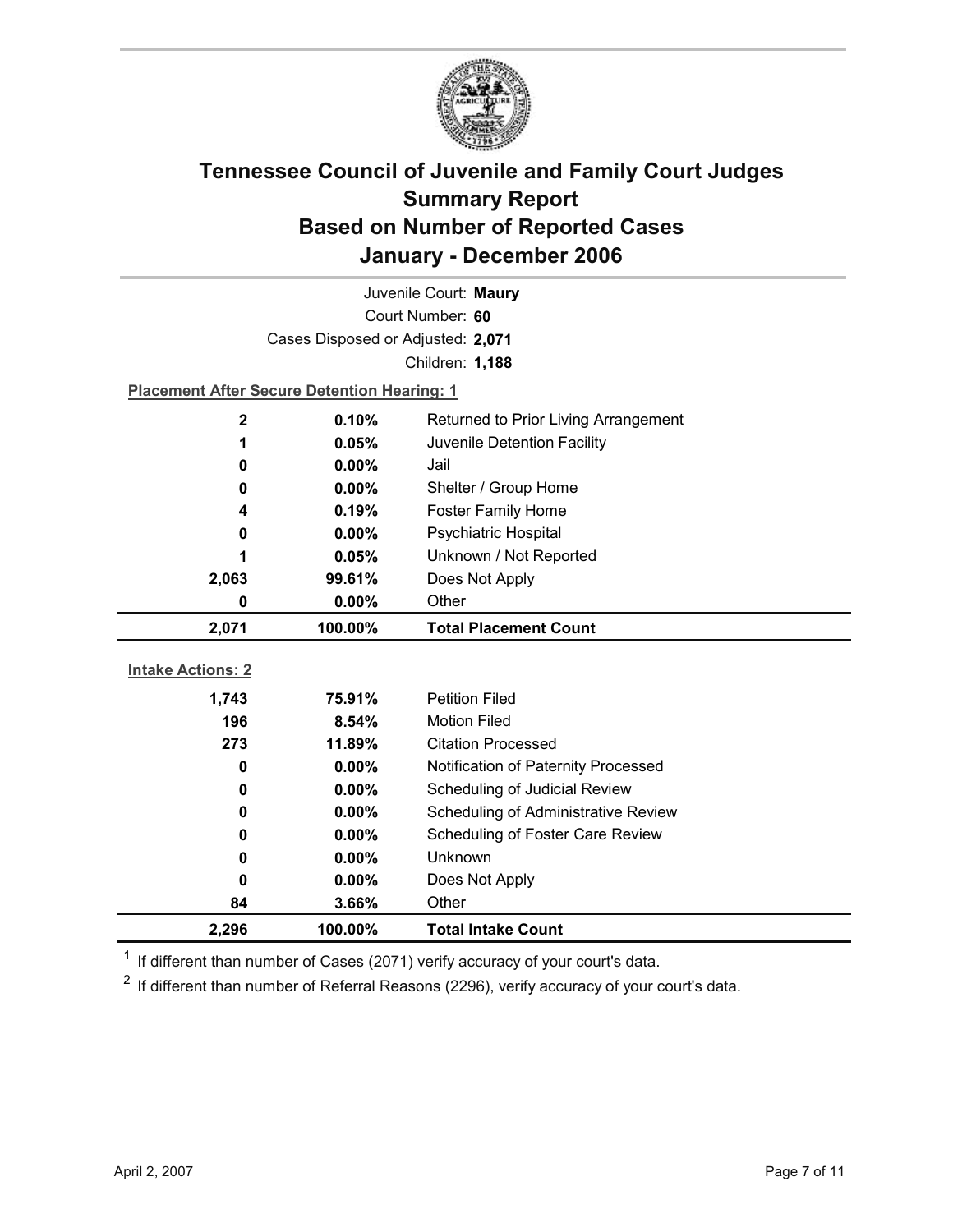

Court Number: **60** Juvenile Court: **Maury** Cases Disposed or Adjusted: **2,071** Children: **1,188**

### **Last Grade Completed by Child: 1**

| $\mathbf 0$                             | 0.00%   | Too Young for School     |
|-----------------------------------------|---------|--------------------------|
| $\mathbf 0$                             | 0.00%   | Preschool                |
| 1                                       | 0.08%   | Kindergarten             |
| $\overline{7}$                          | 0.59%   | 1st Grade                |
| $\overline{7}$                          | 0.59%   | 2nd Grade                |
| 9                                       | 0.76%   | 3rd Grade                |
| 8                                       | 0.67%   | 4th Grade                |
| 11                                      | 0.93%   | 5th Grade                |
| 38                                      | 3.20%   | 6th Grade                |
| 69                                      | 5.81%   | 7th Grade                |
| 83                                      | 6.99%   | 8th Grade                |
| 168                                     | 14.14%  | 9th Grade                |
| 174                                     | 14.65%  | 10th Grade               |
| 192                                     | 16.16%  | 11th Grade               |
| 110                                     | 9.26%   | 12th Grade               |
| 1                                       | 0.08%   | Non-Graded Special Ed    |
| $\overline{7}$                          | 0.59%   | <b>GED</b>               |
| $\mathbf 2$                             | 0.17%   | Graduated                |
| 102                                     | 8.59%   | Never Attended School    |
| 192                                     | 16.16%  | Unknown                  |
| 7                                       | 0.59%   | Other                    |
| 1,188                                   | 100.00% | <b>Total Child Count</b> |
|                                         |         |                          |
| <b>Enrolled in Special Education: 1</b> |         |                          |
| 111                                     | 9.34%   | Yes                      |
| 794                                     | 66.84%  | No                       |

 $1$  One child could be counted in multiple categories, verify accuracy of your court's data

**283 23.82%** Unknown

**1,188 100.00% Total Child Count**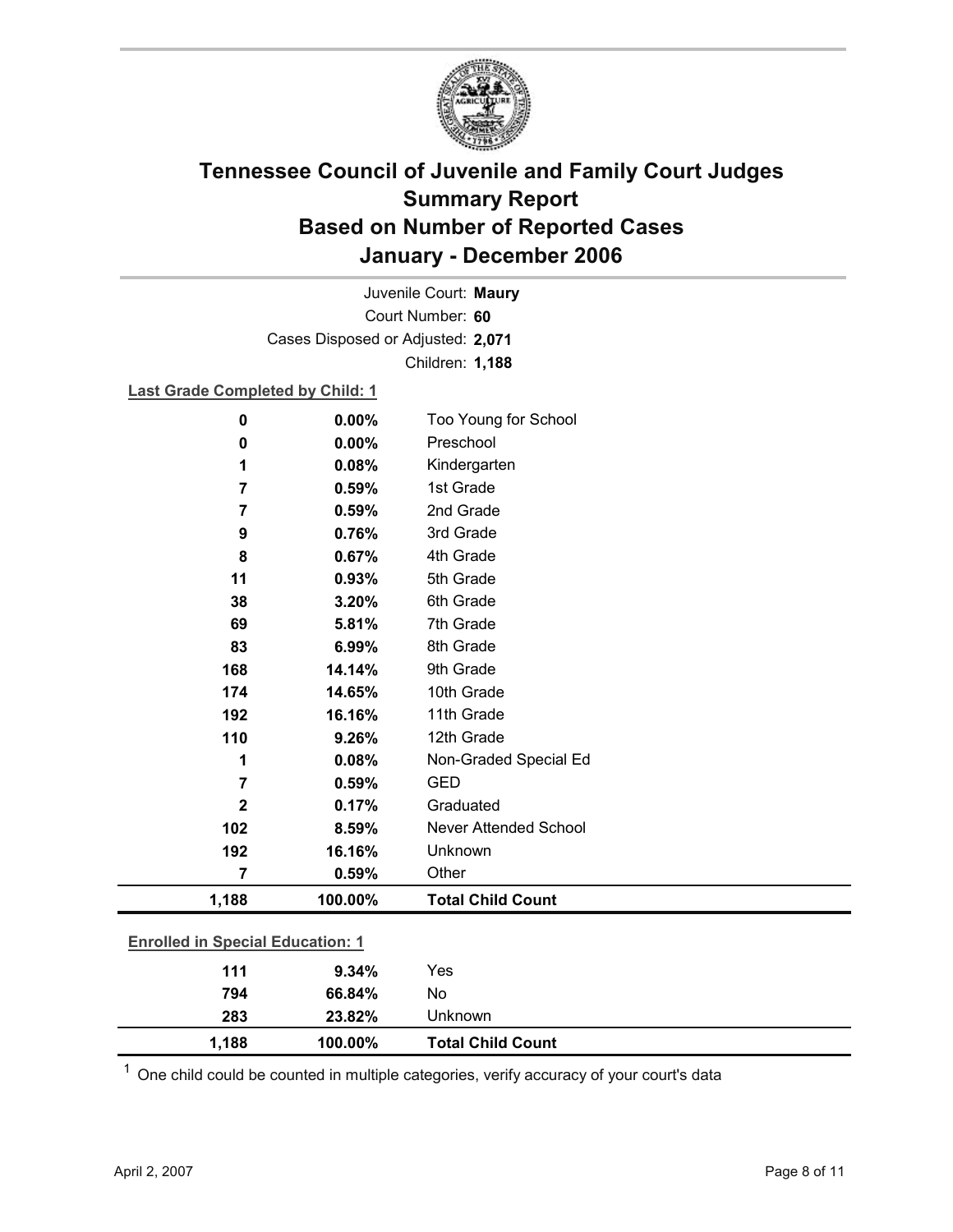

| Juvenile Court: Maury        |                                   |                           |  |  |
|------------------------------|-----------------------------------|---------------------------|--|--|
|                              | Court Number: 60                  |                           |  |  |
|                              | Cases Disposed or Adjusted: 2,071 |                           |  |  |
|                              | Children: 1,188                   |                           |  |  |
| <b>Action Executed By: 1</b> |                                   |                           |  |  |
| 2,230                        | 97.13%                            | Judge                     |  |  |
| 1                            | 0.04%                             | Referee                   |  |  |
| 0                            | $0.00\%$                          | <b>YSO</b>                |  |  |
| 65                           | 2.83%                             | Other                     |  |  |
| 0                            | $0.00\%$                          | Unknown / Not Reported    |  |  |
| 2,296                        | 100.00%                           | <b>Total Action Count</b> |  |  |

### **Formal / Informal Actions: 1**

| 143          | 6.23%    | Dismissed                                      |
|--------------|----------|------------------------------------------------|
| 67           | $2.92\%$ | Retired / Nolle Prosequi                       |
| 486          | 21.17%   | <b>Complaint Substantiated Delinquent</b>      |
| 797          | 34.71%   | <b>Complaint Substantiated Status Offender</b> |
| 132          | 5.75%    | Complaint Substantiated Dependent / Neglected  |
| 0            | $0.00\%$ | <b>Complaint Substantiated Abused</b>          |
| 0            | $0.00\%$ | <b>Complaint Substantiated Mentally III</b>    |
| 3            | 0.13%    | Informal Adjustment                            |
| $\mathbf{2}$ | 0.09%    | <b>Pretrial Diversion</b>                      |
| 19           | 0.83%    | Transfer to Adult Court Hearing                |
| 4            | 0.17%    | Charges Cleared by Transfer to Adult Court     |
| 0            | $0.00\%$ | <b>Special Proceeding</b>                      |
| 0            | $0.00\%$ | <b>Review Concluded</b>                        |
| 0            | $0.00\%$ | Case Held Open                                 |
| 643          | 28.01%   | Other                                          |
| 0            | $0.00\%$ | Unknown / Not Reported                         |
| 2,296        | 100.00%  | <b>Total Action Count</b>                      |

 $1$  If different than number of Referral Reasons (2296), verify accuracy of your court's data.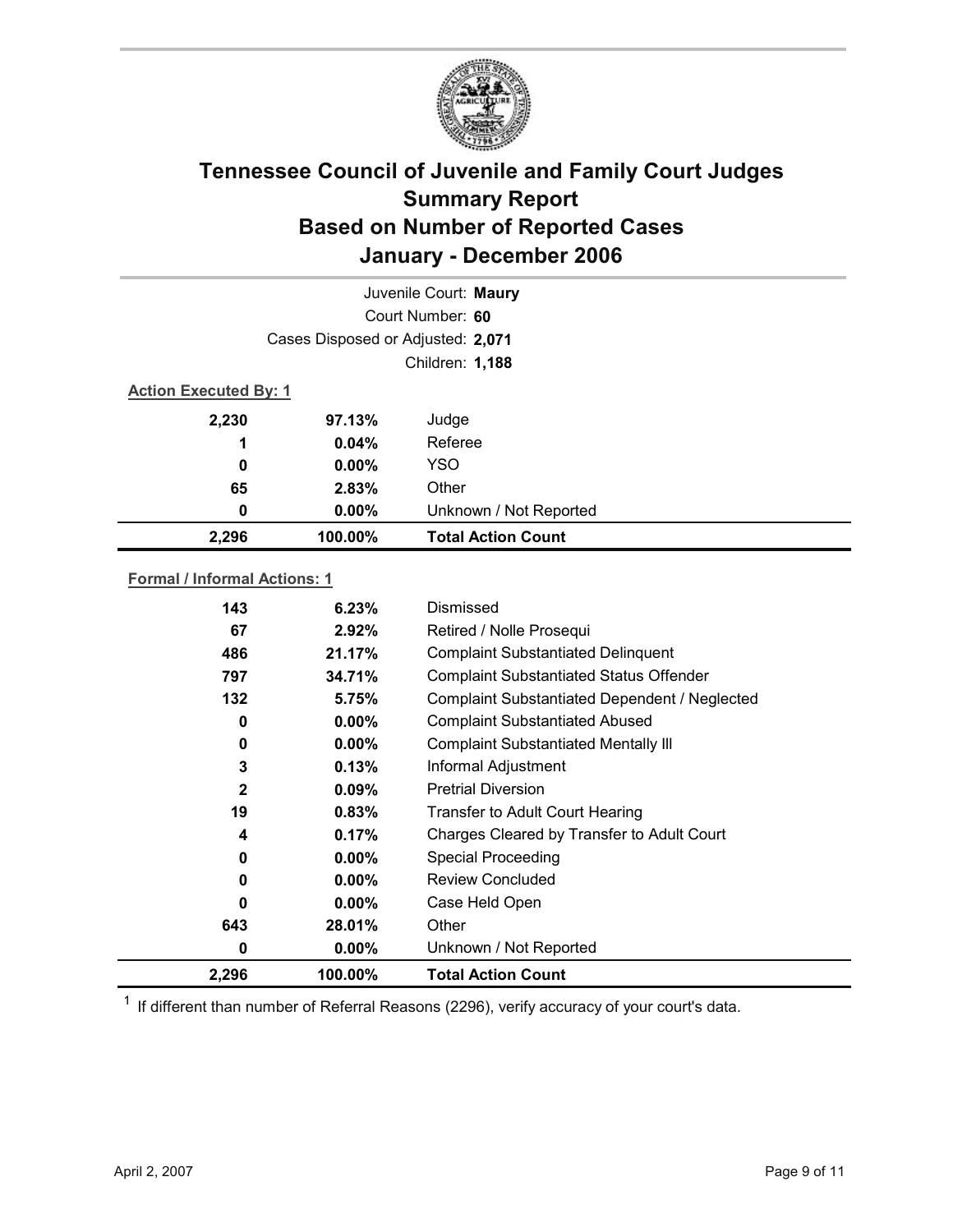

|                                   |                                                       | Juvenile Court: Maury                                |  |
|-----------------------------------|-------------------------------------------------------|------------------------------------------------------|--|
|                                   |                                                       | Court Number: 60                                     |  |
| Cases Disposed or Adjusted: 2,071 |                                                       |                                                      |  |
| Children: 1,188                   |                                                       |                                                      |  |
| <b>Case Outcomes:</b>             | There can be multiple outcomes for one child or case. |                                                      |  |
| 181                               | 5.08%                                                 | <b>Case Dismissed</b>                                |  |
| 288                               | 8.08%                                                 | Case Retired or Nolle Prosequi                       |  |
| 0                                 | 0.00%                                                 | Warned / Counseled                                   |  |
| $\mathbf{2}$                      | 0.06%                                                 | Held Open For Review                                 |  |
| 51                                | 1.43%                                                 | Supervision / Probation to Juvenile Court            |  |
| 1                                 | 0.03%                                                 | <b>Probation to Parents</b>                          |  |
| 94                                | 2.64%                                                 | Referral to Another Entity for Supervision / Service |  |
| 39                                | 1.09%                                                 | Referred for Mental Health Counseling                |  |
| 24                                | 0.67%                                                 | Referred for Alcohol and Drug Counseling             |  |
| 0                                 | 0.00%                                                 | Referred to Alternative School                       |  |
| 1                                 | 0.03%                                                 | Referred to Private Child Agency                     |  |
| 50                                | 1.40%                                                 | Referred to Defensive Driving School                 |  |
| 57                                | 1.60%                                                 | Referred to Alcohol Safety School                    |  |
| 0                                 | $0.00\%$                                              | Referred to Juvenile Court Education-Based Program   |  |
| 9                                 | 0.25%                                                 | Driver's License Held Informally                     |  |
| 0                                 | $0.00\%$                                              | Voluntary Placement with DMHMR                       |  |
| 0                                 | 0.00%                                                 | <b>Private Mental Health Placement</b>               |  |
| 0                                 | $0.00\%$                                              | <b>Private MR Placement</b>                          |  |
| 0                                 | $0.00\%$                                              | Placement with City/County Agency/Facility           |  |
| 0                                 | $0.00\%$                                              | Placement with Relative / Other Individual           |  |
| 126                               | 3.54%                                                 | Fine                                                 |  |
| 466                               | 13.08%                                                | <b>Public Service</b>                                |  |
| 65                                | 1.82%                                                 | Restitution                                          |  |
| 0                                 | 0.00%                                                 | <b>Runaway Returned</b>                              |  |
| 28                                | 0.79%                                                 | No Contact Order                                     |  |
| $\bf{0}$                          | 0.00%                                                 | Injunction Other than No Contact Order               |  |
| 48                                | 1.35%                                                 | <b>House Arrest</b>                                  |  |
| 3                                 | 0.08%                                                 | <b>Court Defined Curfew</b>                          |  |
| 0                                 | 0.00%                                                 | Dismissed from Informal Adjustment                   |  |
| 0                                 | 0.00%                                                 | <b>Dismissed from Pretrial Diversion</b>             |  |
| 1                                 | 0.03%                                                 | Released from Probation                              |  |
| 16                                | 0.45%                                                 | <b>Transferred to Adult Court</b>                    |  |
| 0                                 | $0.00\%$                                              | <b>DMHMR Involuntary Commitment</b>                  |  |